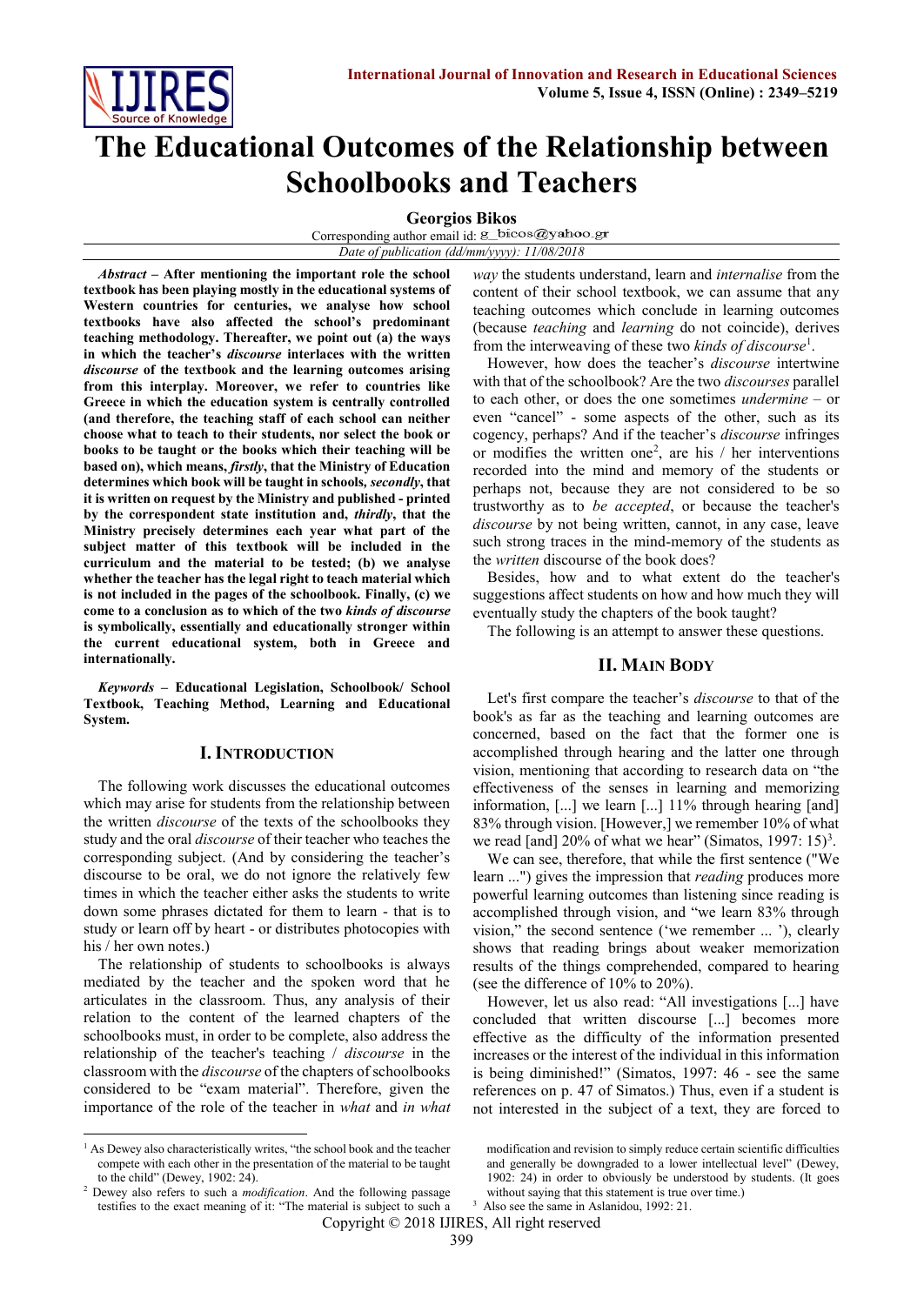

study due to their school responsibilities, they are quite likely to *comprehend* its content, whereas if they are simply listening to information on the subject (which they might not be interested in) being orally delivered in the classroom, they are likely to not even be able to concentrate on hearing the teacher's delivery of information, and therefore fail to understand anything.

We shall begin a further analysis with the following statement: When teachers teach schoolbook material, they obviously move - on a first estimation of ours - in the same direction as the text in the book, functioning as some sort of "transmitter" of the content of this text to the students.

However, the first thing to note is that no teacher ever teaches all their classes in the same way (often enough, not even in the same style), or even as effectively. And this is not only due to the fact that no one can be in the same mood for each teaching session or day, but above all, that each "class" has its own characteristics, to which the teacher adapts and responds accordingly. (Thus, it is absolutely true that every oral teaching session is a kind of theatrical act and performance. And this means, among other things, that just like every actor or actress does not *perform* equally well every day or in the same way because of personal matters, the teacher cannot teach in the same way during all teaching hours. It also means that the influence of the student audience on the teaching process [which, to a certain extent, acts on the effectiveness of the teacher's teaching discourse and work] is not always the same, just like the reactions of the audience of a theatrical performance do not always exert the same influence on the way in which the actor plays.)

But the most important thing to mention here is that the teacher's *discourse* is not always understood by all students. And, unfortunately, the elusiveness of a teacher's *discourse* is not encountered *only sometimes* in specific teachers, but seems to be a permanent feature of some teachers. This means that a percentage of teachers teach by articulating a discourse, more or less elusive and not readily perceived. In these cases, therefore, the teacher's *discourse* does not significantly interfere with the student's process of understanding the *discourse* of the schoolbook.

Apart from that, and to begin referring to the way the teacher intervenes in the actual *discourse* of the schoolbook, we first point out that there are cases in which the teacher *interferes* with the text of the schoolbook *by cutting off* parts of it when he / she removes texts or paragraphs from the designated by the Ministry of Education curriculum, considering these parts to be elusive or bearing unnecessary knowledge or "details" that the students needn't be bothered with. But this cannot be done if the subject falls into the category of the subjects which are tested at the University Entrance Examinations, sat by Greek students nationwide. But such *deductions* are quite common in subjects of general knowledge.

Often, however, the teacher *interferes with* the learner's relationship with the content of the textbook *by predetermining or specifying*, to some extent, what the appropriate way for the student to study is, in order to achieve "learning" (or their successful testing from the teacher during the next lesson). This is accomplished in the following ways: Firstly, there are sections of modules or chapters that the teacher asks the students to read at home only once and not learn. (In these cases, if the students are in a grade higher than grade A or B of Junior High School, they do not study the material at all because they understand that they will not be tested on it.)

Secondly, the teacher points out to students that some specific paragraphs or sections are to be skimmed only and get the main idea or just make out a simple summary to learn.

Thirdly, during the actual lesson, teachers explicitly or irreducibly allow students of upper secondary classes to understand which elements of the taught material they consider *important* and which ones *insignificant* or what they consider *most important*. (And those students who have no particular ambition for high scores usually study only these parts.) In case they present some of the insignificant elements, they usually do it briefly or explicitly state that these are not key points of the subject. So, teachers affect the way the majority of students will study the text in the textbook, since most of them will study its most important points more carefully, and will therefore be careful to memorise, or de facto commit more of this important information to their thought-memory.

Fourthly, there are times when the teacher tells students how to "learn" the content of one, some or all the chapters of the school textbook that they teach, by asking them, for example, not to memorise word for word their texts, or (on the contrary) to "learn" exactly what the book says - that is to memorise it. Sometimes, some teachers suggest that they also keep notes of what they read, highlight the main points, etc. So, it goes without saying that these suggestions also define to a certain extent how the students will study and assimilate the *discourse* of the schoolbook, at least those students who will apply their teacher's suggestions – because no one should believe that *most* students follow (such) advice from their teachers. While some of those students, who care to stick to these suggestions, stick to them literally, others to a lesser extent or roughly.

Finally, we have to mention that there is another way in which the teacher *chooses* some texts of the book they teach, which they force students to study much more carefully than they study the rest of the book. These are the texts the teacher wishes to test the students in writing (or orally) upon his or her warning.

In addition, since in secondary school education in many countries there is the institution of final written examinations held at the end of the academic year and the material to be tested is determined by the teacher, we find that teachers have one more possibility regarding the textbooks they teach: To determine what the students will study *twice* (although this is true only for those students who study during the academic year) or they will study more carefully and they will learn "better", that is understand the material in greater depth and ensure that they have memorised as much as possible and for as long as possible. (It should be noted that under the relevant legislation, a percentage of material which corresponds to about 2/3 of the material taught is defined as the content of the Final Examinations - see e.g. the case of Greece. [C2 / 3639 – Official Government Gazette 1271 / 19-10-2000,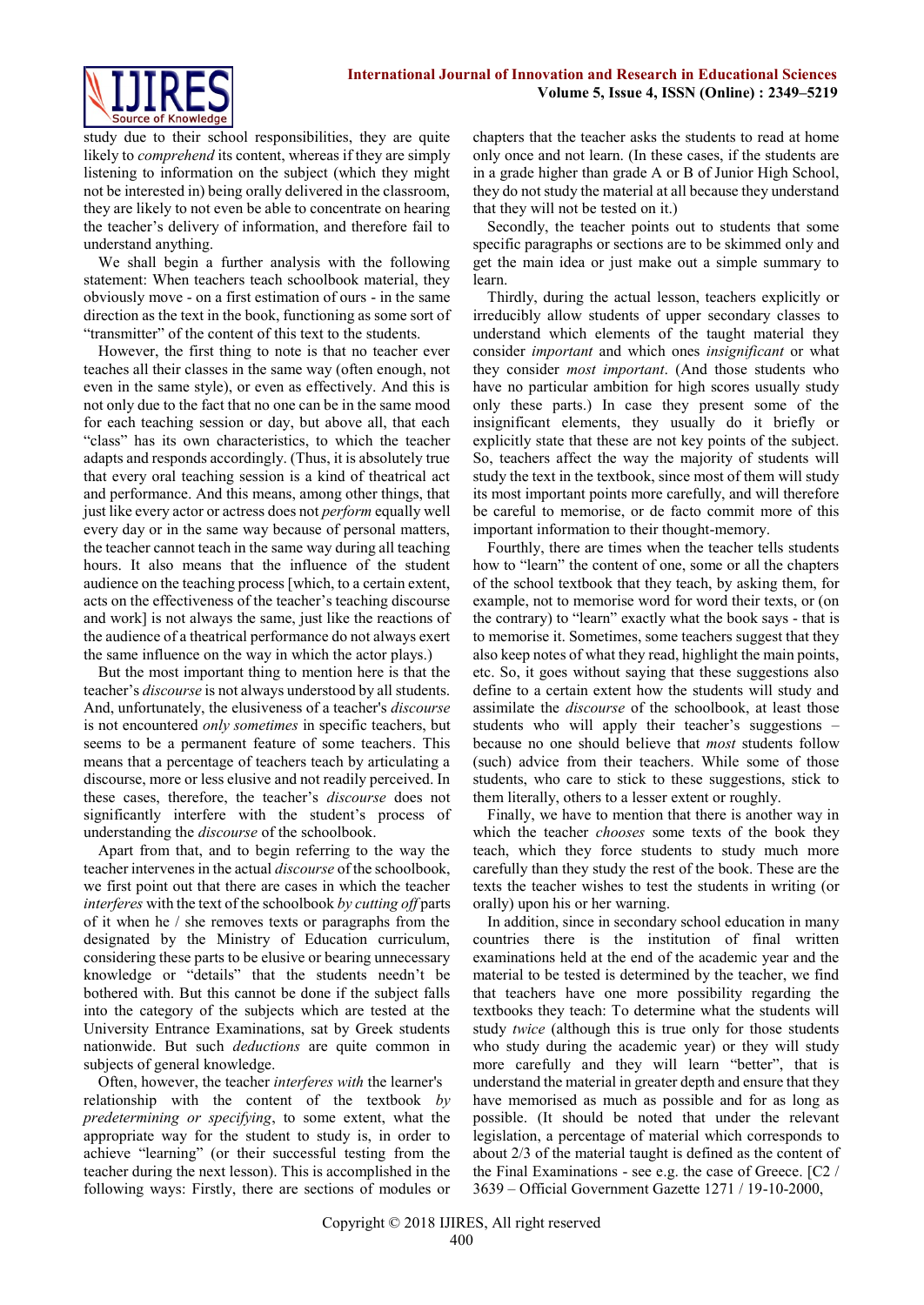

Ministerial Decision of the Ministry of Education]

However, what we have mentioned in the last two paragraphs does not constitute ways of teacher interference which *reduce, restrict* or *alter* the content of the school textbook, or *convert* its meaning or the meaning of some of its parts, but simply ways of selecting those parts which a large number of students will be forced to study more carefully, and thus, further consolidate their cognitive (or even textual) content. So far, we have referred to ways of selecting those parts of the *discourse* of the schoolbook which will exert the greatest influence on the students as readers, by virtue and based on the teacher's desire, which is also harmonized, to a certain extent, with the curriculum defined by the Ministry,.

In addition to what we have developed here, we find it appropriate to mention what happens when the teacher decides to teach something *outside the book* (and therefore outside the subject material) – despite the fact that rarely do teachers make such a decision<sup>4</sup>. (The scarcity of such a decision is due to many reasons, one of which is the lack of sufficient number of teaching hours for the whole curriculum, which we mentioned above.) But before we proceed to the analysis of this matter, it is necessary we highlight a few things about the content of the schoolbook which ought to be taught and the teacher's duties as to what he / she should teach in general.

The modules, which the teacher ought to teach, are also clearly defined through legislative texts. This is the reason why one might claim that not teaching any part of the designated material for any reason, constitutes a *potential* "illegality<sup>5</sup>." What is particularly worth noting is that the state-defined curriculum for almost all courses, (Chronis, 2003: 166), has always been *the content of the corresponding schoolbook* – and in particular, the *content* 

**.** 

*of a single book,* since there is not an institution for the use of multiple books in Greece<sup>6</sup> - because *it has not yet been established* that the teacher bears the responsibility to determine the material taught, as is the case in other countries around the world. (Chronis,  $2003: 24-25$ )<sup>7</sup> This is quite conservative for the Greek educational system or any system that wishes to be modern and progressive.

Nevertheless, the question of the teacher's freedom is not exhausted in *what* they ought to teach, since every teacher is, in any case, free - regardless of whether or not they are given this right by law explicitly – to teach this designated curriculum, using whatever means they want or consider appropriate and effective. Besides this, the National curriculum for each subject taught clearly states that teachers are required by law to: a) adopt *what* they should teach and b) (attempt) to achieve the *teaching objectives* stated in this Curriculum through their teaching<sup>8</sup>. Within the framework of this free *way* of teaching (because it is *not*  obligatory to adopt the didactic methodology and the teaching methods that are often recorded in the Curriculum, as they are only registered as indicative), teachers can teach this material, even by exercising some sort of criticism. But when a teacher gives a negative evaluation of the content of the schoolbook to their students, they degrade its *credibility-validity*, thus limiting the possibility of it being internalised by them. However, for us, this limitation is quite insignificant for most students and (based on our experience) the *impairment* of its credibility is *also rather insignificant*, since sometimes - when students are not well acquainted with their teacher or when they have evidence during classes that their teacher is not knowledgeable about the content of the modules or some of the modules taught the children question the judgment of their teacher when he / she states that the schoolbook says something wrong. This

even more so, *illegally* in terms of his teaching work. This leads us to the conclusion that the teacher's freedom of choice as to the material he teaches is not unlimited, despite the fact that, since not all teachers teach *all the curriculum* (for a number of reasons, some of which have been mentioned above and some of which are due to *personal-educational choices* of the teachers themselves), the material taught is not the same in all schools in the country.

 See also what a teacher said in her interview to a researcher: "I do not often have time to teach what *the curriculum* requires [...] I write [in the *Material Book* which is an official *Service Book*] that I taught what they ask me to without doing it, when in reality I have taught another thing"(Giannakaki, 1997: 392). From this statement, it appears that the teacher thinks or knows that she is required to teach the chapters of the school book contained in *the curriculum*.

However, a new has recently been passed establishing "the introduction of [...] more than one textbooks for the student in courses, when deemed necessary" (Law 2525 [GG 188, Issue A΄/ 23-9-97], Article 7, paragraph 3), but because of the wording "in courses, when deemed necessary", the use of multiple books is valid - as it has been since the 1960s - only for foreign language courses (Chronis, 2003: 115). (For the history of legislative-state provisions for the implementation of multiple books in Greece, see Kapsalis, Charalambous, 1995: 196-197.)

7 And speaking of "foreign countries", we do not only refer to Western countries, since in Turkey, since the beginning of the 1990s [...], multiple schoolbooks have been used "(Tsianakas, 2006: 61) though not in all courses.

Copyright © 2018 IJIRES, All right reserved

<sup>4</sup> Also see Chronis, 2003: 166, where it is pointed out that "teachers are afraid" to take such initiatives because of relevant "intimidating measures" that the Ministry of Education has taken from time to time and "abandon actions that will have an impact on their professional careers." A footnote on the same page refers to the findings of Anthogalidou's research, according to which 64% of secondary school teachers "support that teaching should be based primarily on the schoolbook", believing that this is due to the aforementioned fear.

<sup>5</sup> However, to date, no administrative control has been exercised on those teachers who have not been able to teach the entire curriculum, since the reasons why this is supposed to happen are excusable. We read the following statement of a teacher's answer to a researcher's question (although some of its parts seem to be exaggerated but indicative of a man who thinks, acts as a teacher, but perhaps also of a man who answers quite irresponsibly): "You enter the class and you are God. [...] you are independent. Nobody checks on you. [...] You can do whatever you like, even if you do not use the designated book. You can tell the students to study it and teach them a whole different thing. No one will ever know! You can teach nothing, not even the book, [...] they will not find out about it." "Have you ever done such a thing?" "Of course, I have done a number of things, but in agreement with my colleagues and the principal" (Giannakaki, 1997: 391-392). The author summarizes: "Teachers commit many deviations in the classroom that are very important" (Giannakaki, 1997: 393).

Let us, however, comment on the teacher's previous statement: Despite what he said about his independent and uncontrolled teaching, he states (truthfully or falsely, it does not matter so much) that what he did, he did only with the Principal's assent (and his colleagues' in the school who participate in the collective Body that takes some of the decisions concerning the operation of the school and is called the *Teachers' Association*), apparently so that he may have an administrative "cover" and not be considered as *acting improperly* or,

The teacher "is not free to teach any scientific opinion they consider to be more correct [...] Nevertheless, they have the right to choose the most appropriate pedagogical method in their judgment to satisfy the statutory objectives". (Andreou, 1999: 49) these objectives are specified in the Curricula, which are contained in legislative texts (Laws, Presidential Decrees, and Ministerial Decisions).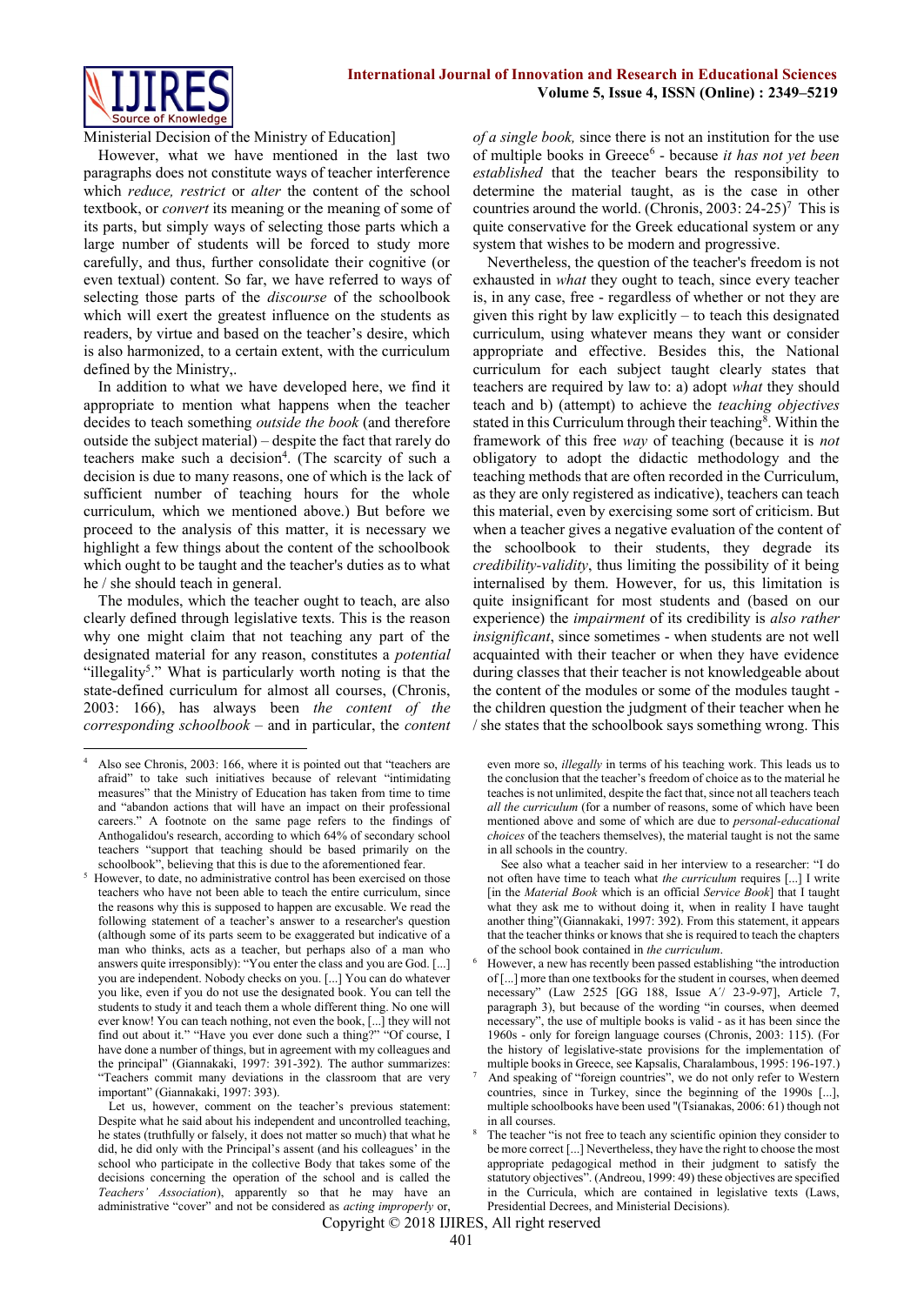happens because students assume that the authors of the school textbook, who have been *selected* by the Ministry of Education as the book's authors, are definitely more knowledgeable about the topics they write about in the schoolbook, that is, an 'officially' state-recognised book, than their teacher<sup>9</sup>. Thus, it is not always easy for a Secondary Education teacher - and in particular a Senior High School teacher - to work with their students and function as a person 'superior' to the knowledge of the authors of their schoolbooks. If students were to accept such a 'function' of the teacher, it would be like rendering him / her a role of *an authority,* even of a short-range. But, as Karapostolis states, there is a prevailing perception nowadays according to which: "the most respected human right is to take for granted that the authorities abuse their power. [...] Generous and versatile, modern liberal society gave them the privilege of being skeptical before their time" (Karapostolis, 2003: 12).

Apart from the prevailing social perceptions, which shape these tendencies in young people these days, adolescence is also 'to blame' for the aforementioned, as it is the age of secondary education students; teenagers are characterised by the following contradiction: no matter how intensely they are in need of role models (persons or any other kind) (Kourkoutas, 2001: 107, 189), they question the value of those persons who appear, are self-portrayed, or are seen by society as role models<sup>10</sup>.

Consequently, if we compare the authors of the schoolbooks – who are not perceived by students as 'real' but only as *names* - with their teachers - who are *visible, intimate and familiar* and spend time with almost daily - we can easily understand why they have a much greater readiness to *challenge* their teachers in terms of the validity of their teaching *discourse,* rather than the written *discourse* of the writers of the books they study. And this readiness is due, of course, mainly to the fact that every teacher is *exposed* to them daily, *and in every possible way* - that is, as a physical presence (see, for example, students making judgement on the teacher, even concerning their aesthetics and cost of clothing), as well as a psychological personality. On the contrary, students have no *actual* relationship with the authors of the schoolbooks as persons, since the latter are always absent from the field of vision and the place where the former live and are trained. Thus, the *familiarity* itself and the everyday proximity they develop with their teachers make them, unconsciously, question their teacher, when given the opportunity. (Regarding the didactic *proficiency* of the written *discourse*, the authors of the textbooks do not enjoy any immunity because secondary

school students know that the *only ones who reserve the right* to judge it are themselves (the students) as readers.)

On the basis of what we have mentioned, we understand that even if teachers wish to express to the students their disagreement on what the handbook mentions (especially when it comes to an issue that they can see is not of minor importance), they may not do so, precisely because they think that they cannot convince them about the correctness of their standpoint-judgement.

At this point, however, we find it useful and interesting to investigate whether the teacher is entitled under the current legislation to teach what the book mentions by criticising or overturning it. And the answer to this is rather negative, since even the relevant legislation and circulars do not provide for a possible clash of positions between a teacher and a schoolbook. Moreover, the material taught is only contained in the schoolbook and is not intended to be determined, not even partly by the teacher. Therefore, the teacher simply has to express, reformulate, communicate and clarify (*intact*) the word of the textbook (Tokatlidou, 1986: 378, 1999: 41), while - according to another point of view - it is "neither right", nor "good" (and therefore should not be done), to explain the purposes, imperfections, biases and mistakes of the texts. Under a stricter consideration, however, such teaching may even be considered as violating the relevant legislation.

But what happens if the teacher wishes to teach *additional* material even though the relevant legislation does not provide for such an act, nor is it encouraged by the school reality itself (including the school principal)? Is it allowed? According to an interpretation of educational legislation, which is perhaps considered to be formal, *no*, whereas according to another,  $ves^{11}$ . However, even if we still consider that the legislation does not prevent the teacher at least explicitly - to articulate a different teaching *discourse* from that of the schoolbook, we must point out that this freedom has clear boundaries: the teacher must neither teach material that is contrary to the teaching objectives of the course as defined in its Analytical Curriculum, nor material which *contradicts* the content of the book. But how exactly is this *contradictory content* defined? We suppose it should be defined as follows: it is the content, in a sense, which *abolishes* some of the points in the *discourse* of the book and discredits it. But what happens if this *abolition* is not contradictory to the teaching objectives as defined in the relevant course curriculum, or even worse, if it is such that it *promotes* these objectives, while the content of the "abolished" part of the textbook does not serve the defined objectives?<sup>12</sup> (For, unfortunately,

<sup>1</sup> See the same in Georgousopoulos, 1998: 49, where we read that the schoolbook "has the prestige and authority of being unique. [...] How many times does a child raise their hand and challenges you and says, 'What you are saying, Sir, is not in the book.' This means I am wrong; when you try to convince them that the book is wrong, they tell you it's not possible for a whole state to make mistakes. [...] The following amazing incident once occurred. During the Panhellenic University Entrance examinations, students were admittedly given the wrong theory for an exercise in Physics. And there was an official announcement made deciding that the wrong answer in the schoolbook was the only legitimate answer to the question." (Georgousopoulos, 1998: 49-50)

<sup>&</sup>lt;sup>10</sup> For the general trend of questioning in puberty, see Kourkoutas, 2001: 111.

<sup>&</sup>lt;sup>11</sup> "The teacher of elementary and secondary education is not entitled to teach subjects of his or her field of study which are not contained in the curriculum or use writings different from those approved by the Ministry of Education" (Andreou, 1999: 46). Babiniotis also writes that the teacher who wants to be right in their work deliberately "refuses" the passive implementation of some badly written books" (Babiniotis, 1990: A16).

<sup>&</sup>lt;sup>12</sup> In this respect, we note that although textbooks should contain what the curriculum defines for the subject taught, as Chronis states, "in the event of *a dissonance between the curriculum and the corresponding schoolbook, the latter almost always prevailed*. [See also Noutsos,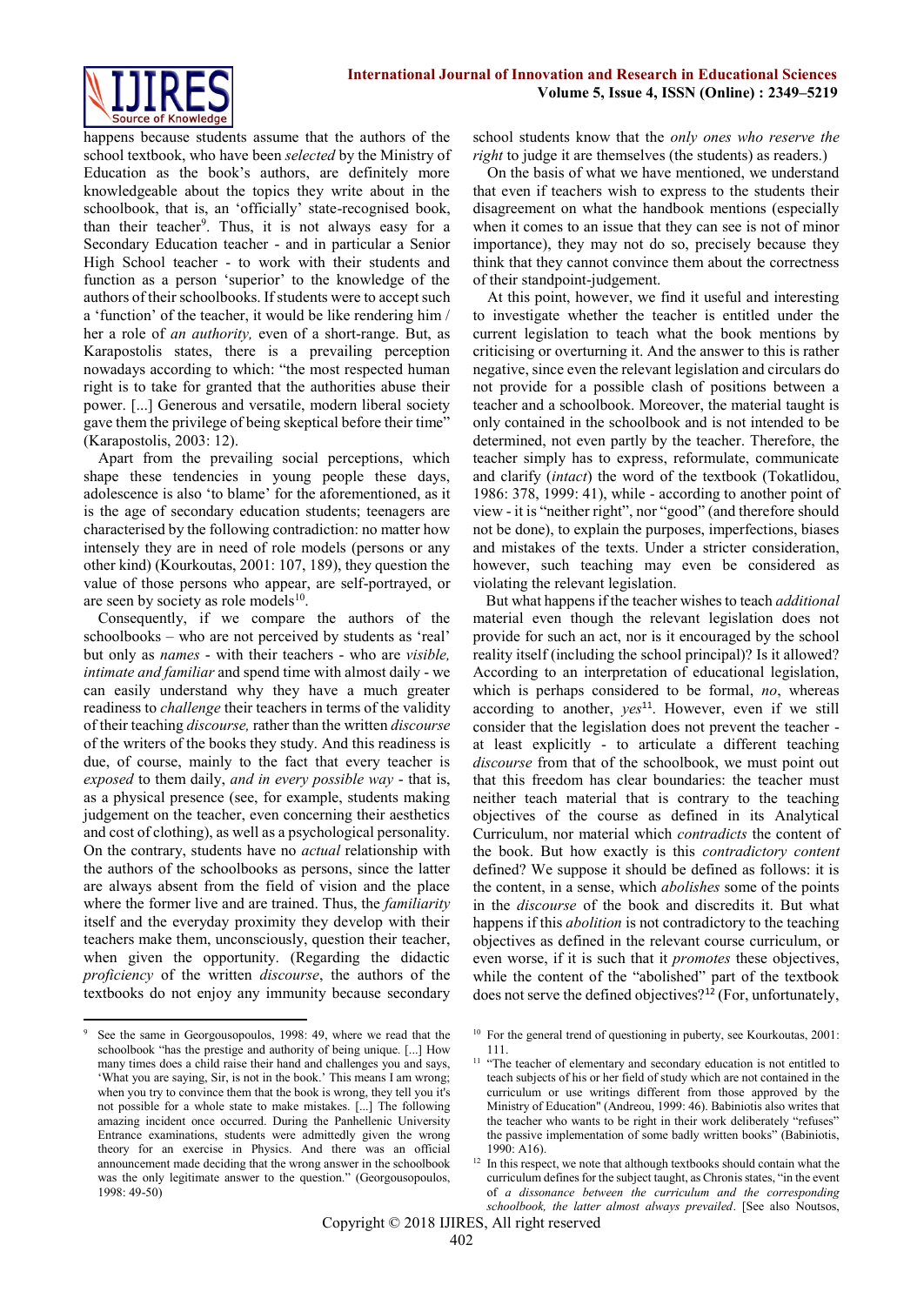

it is often the case that sections of books - if not whole books - of the Greek school promote the opposite values, attitudes and teaching objectives to those set out in the curriculum which correspond to each one. But the recording of such points must and can be the subject of dissertations and special research studies that are worth to be prepared.) We deliberately leave the question unanswered for our reader's reflection.

It should also be noted that, even if the teacher teaches something other than the material of the schoolbook, they are under no circumstances entitled to test the students on that extra material (Takatlidou, 1986: 378, 1999: 41)<sup>13</sup>. Therefore, given the difficulties and the prohibitions concerning the teaching of extra material, students work on this extra material on the subject presented to them by the teacher – no matter how rarely the teacher does so - only as "listeners" and not as "trainees", in the full meaning of the term. Thus, the elements that compose this extra material impress on their minds only to a minimum extent, as the students slightly memorise what they receive only through hearing the teacher. (And of course, the effectiveness of this oral *discourse* of the teacher absolutely depends, firstly, on the communicative effectiveness of the teacher's rhetoricspeech - which is determined by their expressiveness and speaking skill and the persuasiveness of their expressed logic and arguments - and secondly, on the attentionconcentration with which students will follow.) Therefore, when the teacher refers to elements other than those contained in the schoolbook, they make up *a kind of discourse* that cannot fully function as teaching in the usual way, as it is received by the student audience like the *discourse* of a lecture.

However, it follows from the above mentioned that a 'normal lesson', that is, an *appropriate* lesson according to the current school and teaching standards of the Education system of each country which fully controls Education (through State Services) in terms of its content and teaching, or a lesson that is perfectly *legal* and *validated*, is only the one in which the teacher teaches material which they are entitled (or legitimized) to teach and test in writing under the relevant educational legislation and relevant circulars of the Ministry. And this kind of material is only

1

the one corresponding to the written texts of the schoolbooks. (Therefore, a correspondence between the written *discourse* of the schoolbooks and the *discourse* that the teacher is entitled to may be tested in writing, in the form of an exercise or a task or, usually, in the form of an assessment test.)

But this finding and the situation testify to the institutional and pedagogical power enjoyed by written *discourse* within the School system, as opposed to every teacher's oral *discourse* which is perceived - albeit explicitly - as inferior to the written one, and of lesser symbolic, pedagogic and teaching power – therefore, leaving fewer traces in the memory of the students.

It is noteworthy, however, that in the Middle Ages the "social status of the teacher" had been raised because their role and work was considered to have " the teaching behavior of Christ as a model, as suggested by Saint Augustine in his work De Magistro (389 AD)" (Matsagouras, 2002: 54). Thus, in the context of this situation, "the notion of 'I teach' remained almost identical to the notion of 'I say' and 'I inform'- a concept that has been deeply rooted in Western culture and was based until recently on the socio-cultural conditions of the past centuries (Matsagouras, 2002: 54-55). And this view suggests a logic-based teaching model rather than an empirical one, that is, one based on the provision of experiences to students<sup>14</sup>. All this means that the teacher's *discourse* enjoyed great acceptance, power and prestige in the school premises and the student audience, as well. Therefore, we have to keep in mind that what we claim about the prevalence of the *discourse* of schoolbooks in our educational system - especially in the West - is, in general, a phenomenon appearing in a certain historical period (hence a historical phenomenon), and in particular, one which relates to the era beginning with the discovery of typography (Matsagouras, 2002: 55).

Since the beginning of the 19th century, therefore, the schoolbook has been the most institutionally acceptable teaching tool that has been used in schools, since it itself constitutes an important and very old educational institution<sup>15</sup>. Thus, "the schoolbook [...] remains the most widely used educational tool [...] and [...] [in most cases,]

<sup>1988: 130,</sup> whose work concerns the period 1931-1073.] Any chapters of the curriculum not contained in the schoolbook were omitted." (Chronis, 2003: 67 - see also 118- 119) and circular 129129 / 4-11-77, in the same: 257) as we also read on p.119 of the same book concerning the twenty-year period 1961-1981, "only in the case of two circulars out of nine does the curriculum seem to have had some sort of priority. This, of course, does not mean that the schoolbook ceased to form the basis of teaching, but that either some chapters that were not contained in the curriculum were omitted or there was a reminder to use the [...] book according to the curriculum.'

<sup>&</sup>lt;sup>13</sup> In 1979, "the Ministry of National Education and Religious Affairs. threatened (through circular C.126 / 8-1-79 read in Chronis, 2003: 262) with penalties those teachers who asked the students, especially in written examinations, to answer questions which were not contained in the 'current' curriculum and were not included in the approved school books " (in the same: 130 and Noutsos, 1988: 164, where a relevant extract from Presidential Decree 5911/1933 is also given). Recent documents of school counselors also point out that in the end-of-year exams "[...] elaborations made during lessons, not included in the curriculum, are excluded." (document by School Counselor Chr. Patsou for Sociology teachers, Ministry of Education and Religious Affairs/)

Regional Directorate of Education & Training of Attica/ Secondary School Counselors / 387/24-5-09). (The same is also stated by Counselor for the Legal-Political Sciences Branch in a relevant document [Ministry of Education and Religious Affairs / Regional Directorate of Education & Training of Greece / Secondary School Counselors / No. 592 / 11-5 -09].)

<sup>&</sup>lt;sup>14</sup> The main causes which made Medieval and Byzantine Schools to be *logic centered*, see also: 55. On the same page, it is also pointed out that this *logic orientation* is largely responsible for the dominance of the teacher centered teaching method, which has prevailed in the Western School.

<sup>&</sup>lt;sup>15</sup> For the fact that the schoolbook is one of the oldest and most important teaching tools, see Bonomidis, 2004: 1, Fountopoulou, 1995: 45, Kapsalis, Charalambous, 1995: 144, 242 and Chronis, 2003: 123. Whereas for the important role the schoolbook plays in the Greek educational system, see in the same: 111, 116-117, Chrysafidis, 2004: 87, Kapsalis, Charalambous, 1995: 127, 144-145, 133-137, Flouris, 1995: 128, 329-330, 341-342, Babiniotis, and Noutsou, 1988: 165-166. (Although Noutsous' book covers a period ending in 1973, what she mentions is still true today.)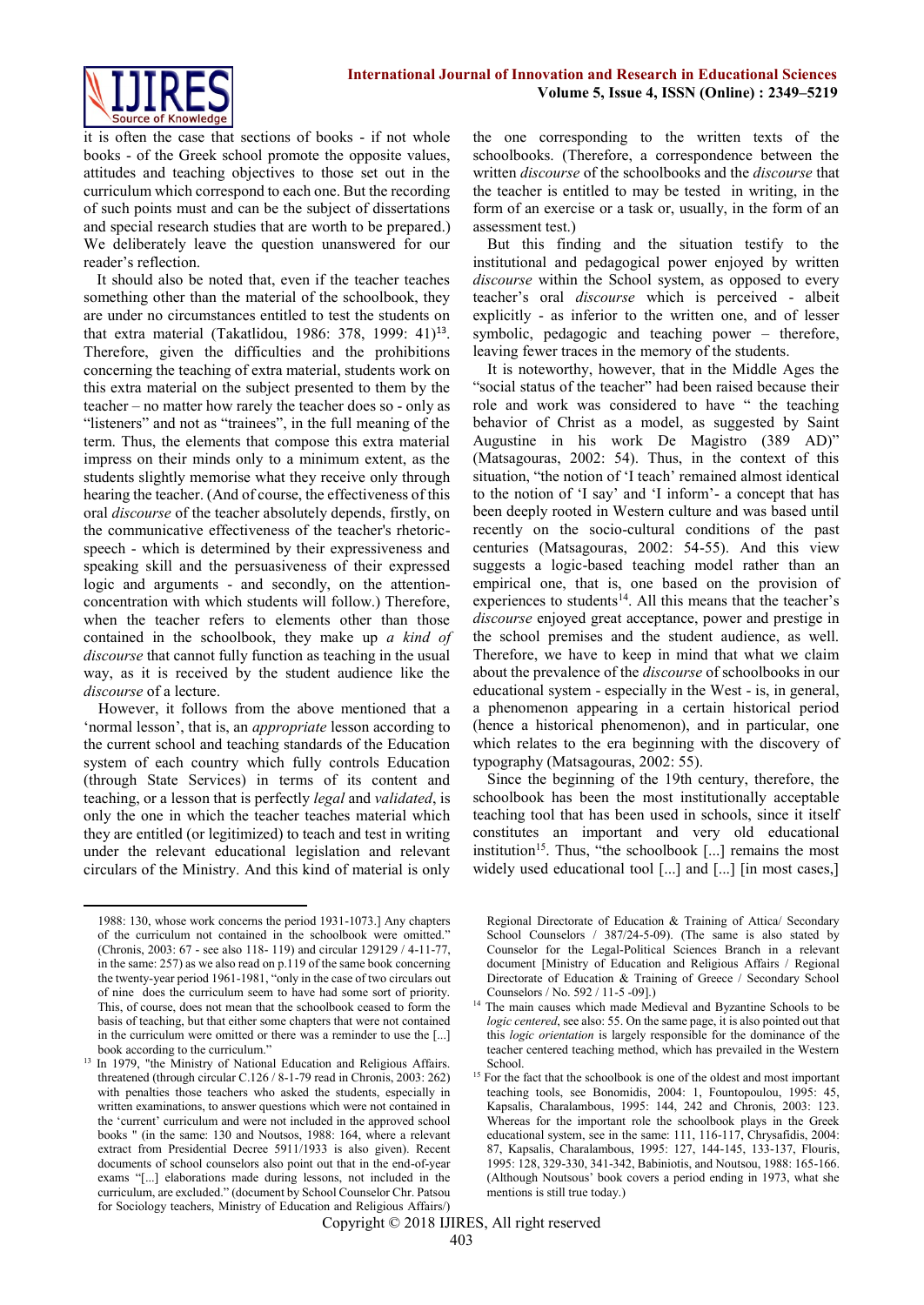

the sole source of learning for the majority of the student population." (Adamou, 2002: 289)

For countries such as Greece, we must specify that the general school system is formed in such a way - namely its pedagogical, educational and legislative reality, and relations between students and teachers - that it greatly restricts the possibility of any teacher *discourse* which would challenge the value and truth of the contents of the school book, preventing teachers from functioning as an educator and produce similar learning outcomes. Therefore, the Greek School system does not 'support' the teaching role of teachers, when they address their students (as teachers) with a different *discourse* from that of the school book. Thus, we can assume that, ultimately, the *discourse* and indeed the role - of the teacher that the Greek School system 'supports' is the one that assures or strengthens the persuasiveness of the *discourse* of the textbooks. Thus, the teacher's oral *discourse* is somehow subordinated to the text of the book they teach. As Mavrogiorgos rightly points out, "the educational practice in Greek school has given [the school book] mythopoietic dimensions: it is what the teacher is supposed to teach and what the student needs to learn." (Mavrogiorgos, 1992: 171 - see also in Mavrogiorgos, 2001: 87 and Kargakos, 1998: 81). In order to avoid giving the impression that this obsession in the school book is only found in Greece, we note that, as Bonidis mentions, according to "an American survey carried out in 1988 ... on average 1/3 of the teaching time is devoted by teachers to books and more than 80% of the entire teaching process is spent searching for subjects [...] in books." (Bonidis, 2004: 1, footnote: 3) And "a research with 179 participating teachers, which was carried out in nine countries during the school year 1991-1992, highlighted the dominant position of the book both in the preparation and in the operation of the teaching process" (Bonidis, 2004: 1-2, footnote: 4 at the same: 1-2, footnote: 4).

### **III. CONCLUSION**

In conclusion, in countries where the Educational legislation provides for teaching using only one textbook and on the basis of a Curriculum that refers in a "linear" manner to the content of this textbook, the teacher can only do the following: limit the material that the students will study and teach some chapters or paragraphs of it, either by mentioning only those few main points that they consider to be of importance, or by asking them not to learn these parts in the usual way, but simply skim a text. These are the only ways teachers can decisively influence the way students will assimilate and readily approach the content of textbooks as readers, as well as the depth to which they will understand it<sup>16</sup>.<sup>17</sup>

#### **REFERENCES**

- [1] M. Adamou, (2002) *the educational system at the service of the national state. The Greek case "1950-1976",* Athens: Papazisis Publications, 2002.
- [2] A. Andreou, (collaboration: P. Mantzoufas), *Issues of Organization and Administration of Education and the School Unit*, Athens: Livanis Publications, 1999.
- [3] S.G. Aslanidou, *Educational technology and audiovisual education*, Thessaloniki: Kyriakidi, 1992.
- [4] D. Blackledge, & B. Hunt, *Sociology of Education* (Transl. M. Deligiannis), Athens: Ekfrassi, 1995.
- [5] K. Georgousopoulos, School Library: An Instrument or an Infrastructure Tool; In: *The Library and the Book in Education*: 13 and 14 May 1997, pp. 48-53, Athens: National Book Centre of Greece, 1998.
- [6] P. Giannakaki, *the Educational Mediator: His / Her Relationships in Secondary School*, Athens: Vasdeki, 1997.
- [7] J. Dewey, *the Child and the Curriculum,* Chicago: University of Chicago Press, 1902.
- [8] D. Karakatsani, *Education and Political Education: Knowledge, Values, Practices*, Athens: Metaixmio, 2004.
- [9] B. Karapostolis, the issue of standards in Education. *Modern Education*, 129: 12-18, 2003.
- [10] S. Kargakos, the dictatorship of the one and only school textbook. In: *The Library and the Book in Education: 13 and 14 May 1997*, pp. 78-84, Athens: National Book Centre of Greece, 1998.
- [11] A.G. Kapsalis, & D.F. Charalambous, *School textbooks: Institutional evolution and contemporary debate*, Athens: Ekfrassi, 1995.
- [12] El. Kourkoutas, *Teen psychology: theoretical issues and clinical cases*, Athens: Ellinika Grammata, 2001.
- [13] E. Matsagouras, *Interdisciplinarity in curricula: Theory and practice.* In: G. Bagakis (ed.), *the teacher and the curriculum*, pp. 53-69Athens: Metaixmio, 2004.
- [14] E. Matsagouras, *Theory of Teaching: Personal Theory as a Framework for Stochastic-Critical Analysis - Volume One*, Athens: Gutenberg, 2002.
- [15] G. Mavrogiorgos, *the Teacher and the Book: Looking for Another Relationship ... In: The Present and Future of School Libraries: Workshop, Saturday 13 January 2001, pp. 19-21*, Athens, Pan-Hellenic Federation of Publishers-Booksellers, 2001.
- [16] G. Mavrogiorgos, *Abuse of the school book and ideological implications. In: Teachers and Teaching: For an Anti-*

**<sup>.</sup>** <sup>16</sup> Thus, in the terms of Bernstein, the teacher typically teaches in conditions of "strong classification", but in fact they have the power to interfere -as they see fit- with some components of the curriculum – e.g. its extent, making this "classification" less strong (see for ["strong"] "classification", Blackledge, Hunt, 1995: 77-78, 90-91). And this ability to intervene allows them to exercise a sort of (limited) "re-framing" of the content of the schoolbook or a "didactic displacement or transition" The term didactic displacement / transition is a term of Verret and "expresses all the changes that the message to be learned and taught undergoes in order to be assimilated by its recipients." (Karakatsani, 2004: 36 - see also: 96, note: 100) for the concept "classification", see also Noutsos, 1988: 31 (also in footnote 3 of that page), which is referred to as "segmentation" and "framing", but also YPEPTH / Pedagogical Institute, 1999: 56 - where "strict" "classification" is mentioned, meaning what we referred to as "strong". (Of the three terms, *segmentation, classification and framing*, we consider the term *framing* more appropriate.)

<sup>&</sup>lt;sup>17</sup> A somewhat different view is expressed by Fountopoulou: "The curriculum and the various legislative texts which define the framework of the teaching process do not oblige the teacher as to how to handle the textbooks, of course excluding the percentage of the material that must be taught. [...] So, the teacher can easily use the schoolbook as a reference tool, a teaching tool, an absolute master of the course, a complementary element or even an insignificant factor in the teaching process, thus altering the meaning of its existence and its character. (Fountopoulou, 1995: 46) But the last two, obviously, on the basis of the above mentioned, cannot be valid! (And right then, Fountopoulou points out - and correctly - that "the role the teacher will assign to the schoolbook depends on a number of factors such as his / her pedagogical and didactic training, education, personality, responsibility in the exercise of his / her teaching work and the means at his / her disposal." [in the same work])